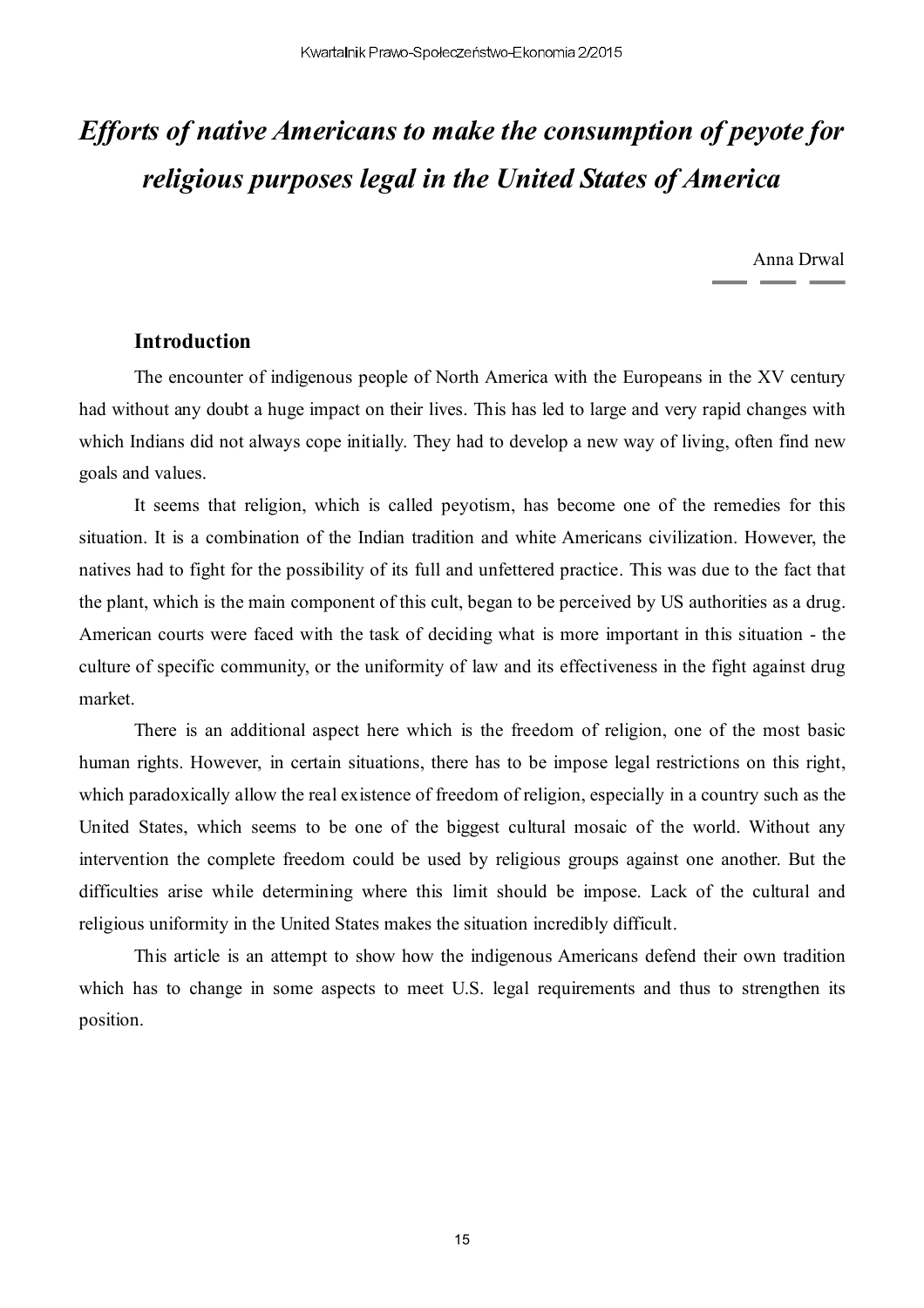## **Peyotism**

Peyotism is a religious cult, especially widespread among North American Indians centered around peyote (botanical name - *Lophophora williamsii*), which is a plant from the cactus family. What is the most important about this cactus is the fact that is has hallucinogenic properties.

The origins and causes of the spread of that religion in North America are not easy to clearly determine what is caused mainly by the lack of information, especially about the centuries before the conquest. Most likely, the cult of the peyote appeared south of the Rio Grande, where cactus is still growing in large quantities<sup>75</sup>. Then, at the end of the XIX century began to spread on North American lands to reach in the end the southern part of present Canada<sup>76</sup>.

The are many reasons why this cult became so popular and successful. To present them, it is crucial to trace what was happening with the Indian society in the XIX century. Most of the tribes were forced to change their natural environment under the legal act, enacted in 1830, concerning resettlement of Indians to the reserves, where lands were mostly dry and barren, where the governmental control was stretched over them, where often previously hostile tribes were forced to live together<sup>77</sup>. It was done under the slogans of alleged protection of their biological extinction<sup>78</sup>. These displacements of Indian population have led to the collapse of traditional culture in which a clear sense of belonging to one group, and on the other hand a sense of separateness from others were present<sup>79</sup>.

In the reserves every Indian family was given a piece of land as their own property which was something completely new to these people, who had previously always treated the land and any other thing as a common property of the whole tribe. This has for example contributed to the collapse of the authority of tribal elders. People who were used to living in a group with very strong relationships and dependencies were forced to the more individualistic way of living, which was the European value. Indians children were send to boarding schools far from their families to separate them from their culture and tradition. What is more, bison, the main animal on which Natives were hunting, almost completely extincted.<sup>80</sup>

Indians were deprived of their, once almost unlimited, freedom. Many of their values, ideals and goals lost their meaning after the Europeans dominated the continent. After 1890 the majority of

<sup>&</sup>lt;sup>75</sup> La Barre, *The peyote cult*, Yale 1938, s.110; after: M. Posern-Zielińska, Peyotyzm: Religia Indian Ameryki Północnej, <sup>76</sup> P. Yuen, *The Peyote Religion Among The American Indians*, pp.1 [on-line:] http://www.scribd.com/doc/3485672/The-

Peyote-Religion-Among-the-American-Indians [16.06.2012].<br><sup>77</sup> M. Posern-Zielińska, op.cit., pp.96-97.

<sup>77</sup>

<sup>78</sup> Ibidem.

<sup>79</sup> R. Shonle, *Peyote, the giver of visions*, "American Anthropologist", v. 27, 1925, pp. 57.

<sup>80</sup> M. Posern-Zielińska, op.cit., pp.101.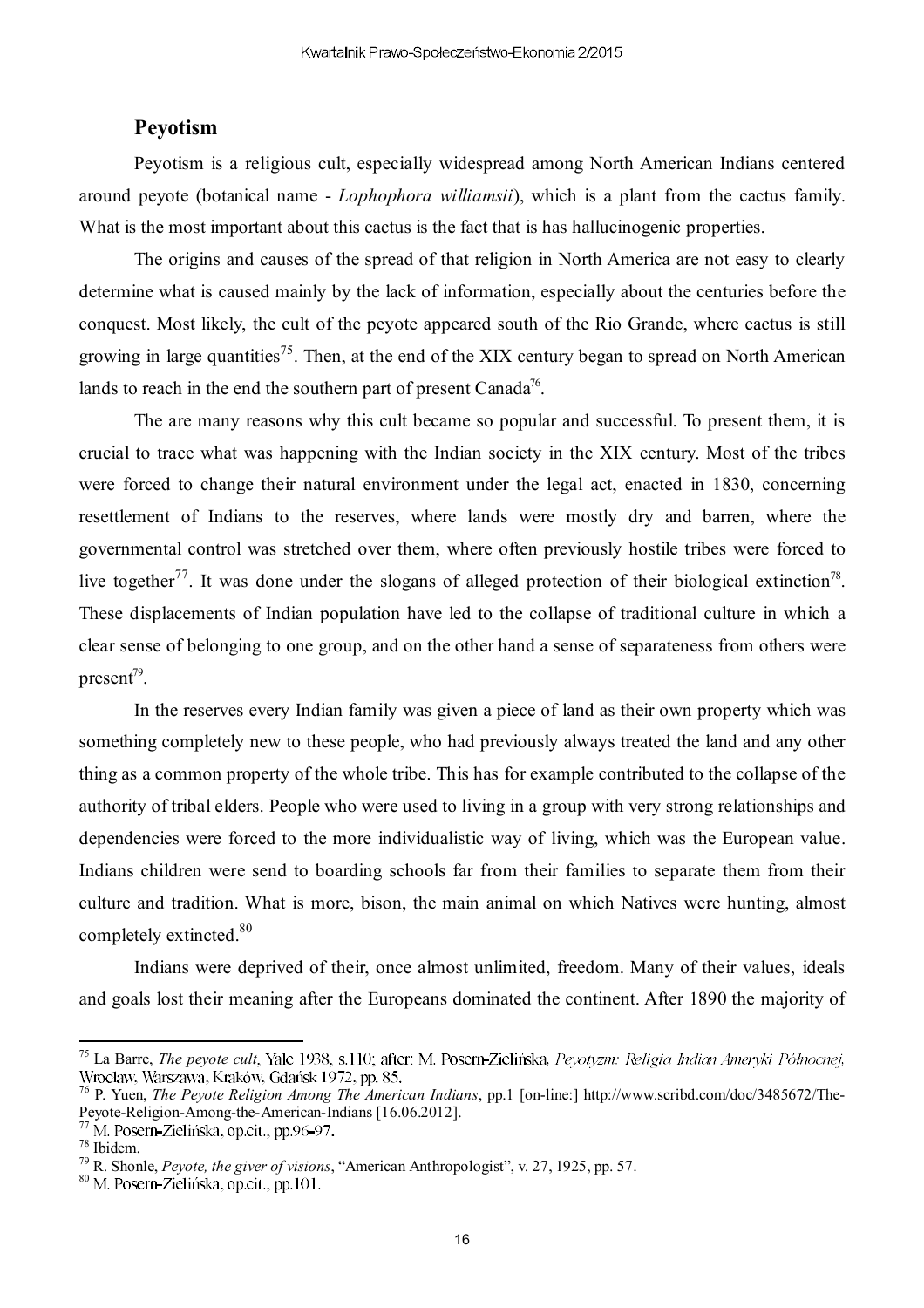the indigenous population was already closed in the reserves, where conditions were most often so outrageous that many Indians have died of starvation and epidemics. The white defender of this population compared them to prisons in the form of pens for cattle. From this hopelessness, the sens of unity and solidarity among the entire race, and not only within one tribe, began to slowly emerge.<sup>81</sup>

Peyotism was one of the responses to the culture shock, stress, problems in adjusting to a new situation and despair which gripped the indigenous people of North America in the XIXth century. Following the Swedish researcher Åke Hultkrantz, peyotism could be called the "crisis religion"<sup>82</sup>.

This religion supports pan-indian movement and shows the path which Indians should follow to survive and achieve happiness after death (so called The Peyote Path). It gives them a sense of selfworth by putting their culture at least on a par with the culture of the white man and often even above it. It filled the void left by the traditional indigenous cults that lost their importance due to the changing conditions of life. That is why peyotism was firstly adapted by the Indians from the Plains. They were nomadic hunters who had to become sedentary farmers and because of that they probably experienced the biggest shock $83$ .

The literature of the subject often mentions two other cults who were supposed to facilitate the assimilation of peyotism on the lands of the United States. The first one occurred on the Plains and was called the cult of the "mescal bean"<sup>84</sup>. The so-called bean contains a toxic substance which has hallucinogenic properties and its intake can lead to nausea, convulsions, and even death<sup>85</sup>. It is believed that the familiarity with the "mescal bean" could accelerate the spread of the cult of peyote because the effects that it induces were not unknown to the population of those areas<sup>86</sup>. The probable reasons of why *Lophophora williamsii* eliminated the "mescal bean" is that narcotic substance contained in the second plant is five times stronger and because this cult was closed so only few people could participate in it. While peyotism is open to almost all with few exceptions concerning participation of women in the most important parts of the peyote ceremony<sup>87</sup>.

The second cult was a religious movement called "Dance of the Spirits" which appeared in California in the 70s of the XIX century<sup>88</sup>. It was a millenarianism movement which preached the

 $81$  Ibidem, pp.99.

<sup>82</sup> Å. Hultkrantz, *The Attraction of Peyote. An Inquiry into the Basic Conditions for the Diffusion of the Peyote Religion in North America,* Acta Universitatis Stockholmiensis, Stockholm studies in comparative religion, Stockholm 1997, pp.84, [on-line:] http://www.scribd.com/doc/4809735/15/The-Peyote-Religion-as-a-Crisis-Religion [30.05.2015].

<sup>&</sup>lt;sup>3</sup> M. Posern-Zielińska, op.cit., pp.96-97.

<sup>84</sup> J. H. Howard, *The Mescal Bean Cult of the Central and Southern Plains: An Ancestor of the Peyote Cult?,* "American Anthropologist", v.59, 1957, pp.75-76.

<sup>85</sup> Ibidem.

<sup>&</sup>lt;sup>86</sup> M. Posern-Zielińska, op.cit., pp.69.

<sup>87</sup> Å. Hultkrantz, *op.cit.*, pp.113.

<sup>88</sup> E. Nowicka, I. Rusinowa, *Wigwamy, rezerwaty, slumsy: z dziejów Indian w Stanach Zjednoczonych,* Warszawa 1988, pp. 232.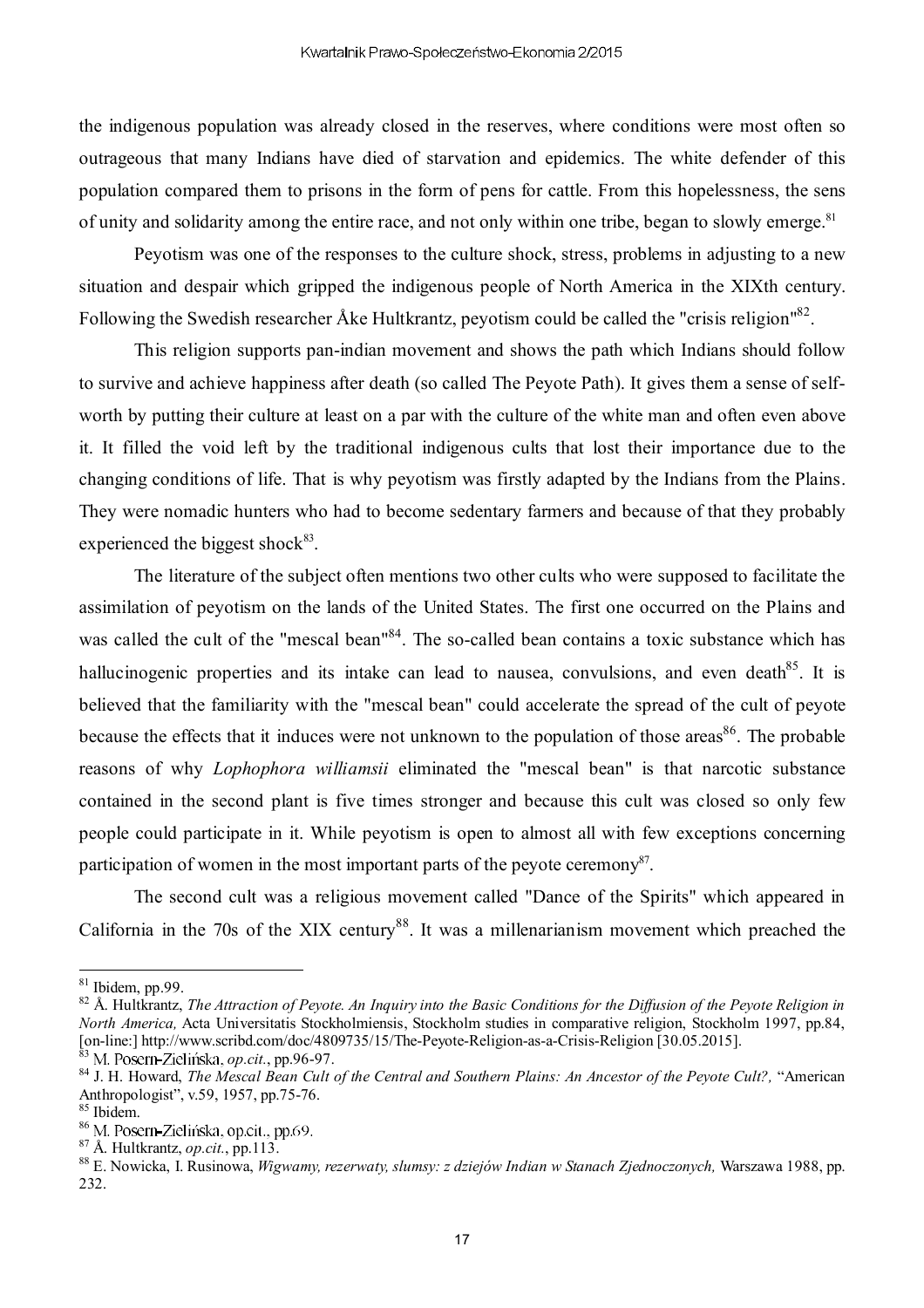imminent cosmic catastrophe which could be accelerate by the dance from which the movement took it name<sup>89</sup>. Some similarities to the Christian religion may be noticed here (for example the vision of a happy land to which Indians would go after the disaster is very similar to the Christian vision of heaven) which should not surprise considering the fact that the initiator of this cult Wovoka, who later became one of the main authorities of peyotism<sup>90</sup>, grew up in a family of the colonizers where the Bible was always read out loud<sup>91</sup>. The idea of pan-indianism is also present here, as well as the postulate of not harming others and peaceful settlement of conflicts (also with white people)<sup>92</sup>. They even organized events which were supposed to unite Indians from different tribes in one dance and around common ideas<sup>93</sup>.

This cult began to lose its significance when the end of the world did not occur in the alleged dates to finally incur a defeat in 1891. In this year the massacre at Wounded Knee took place where many of the Sioux lost their lives despite wearing their "holy ghost shirt" that supposed to bounce the bullets. That was the last armed resistance of the Native Americans. Henceforth, Indians adopted an entirely passive attitude and the peyote hallucinations became a form of escape of the surrounding reality.<sup>94</sup>

Peyotism is a monotheistic religion with a strong syncretic nature where the elements of North American indigenous cults are intertwined with some ideas from Christianity and also some components from the original peyote complex<sup>95</sup> still possible to observe in Huichol tribe living in Mexico in the mountains Sierra Madre. Huichols at least once a year set off on a hunting for peyote to find it in the sacred land of Wirikuta and to go on a spiritual path to the country of their predecessors<sup>96</sup>. Elements of Christianity appeared when the cult began to be popular north from the Rio Grande river<sup>97</sup>. What is the easiest to notice is the identification of the traditional Great Spirit with the God, protective spirits with angels and peyote with Jesus, the Holy Spirit or the sacramental bread<sup>98</sup>. Jesus is also sometimes identified with the Peyote Woman<sup>99</sup> (in traditional myths quite often she is the one who first had found the cactus and brought it to Indians). When it comes to traditional beliefs of Indians the most popular was shamanism and the faith in all kinds of guardian spirits<sup>100</sup>.

<sup>89</sup> Ibidem.

 $90$  E. Nowicka, *Bunt i ucieczka: zderzenie kultur i ruchy społeczne*, Warszawa 1972, pp. 116.

<sup>&</sup>lt;sup>91</sup><sup>6</sup>M. Posern-Zielińska, op. cit., pp. 137-139.

<sup>92</sup> Ibidem, pp. 140-143.

<sup>93</sup> E. Nowicka, I. Rusinowa, *Wigwamy, rezerwaty…,* op. cit., pp.233.

<sup>&</sup>lt;sup>94</sup> M. Posern-Zielińska, op.cit., pp. 144-148.

<sup>95</sup> Ibidem, pp.93-94.

<sup>&</sup>lt;sup>96</sup> B. G. Myerhoff, Pejotlowe Łowy: Sakralna podróż Indian Huiczoli, Kraków 1997, pp.19.

<sup>97</sup> Å. Hultkrantz, op.cit., pp.40.

<sup>98</sup> E. Nowicka, *Bunt i ucieczka…,* op. cit., pp.91.

<sup>99</sup> Ibidem.

<sup>100</sup> M. Eliade, *Szamanizm i archaiczne techniki ekstazy*, Warszawa 1994, pp. 297.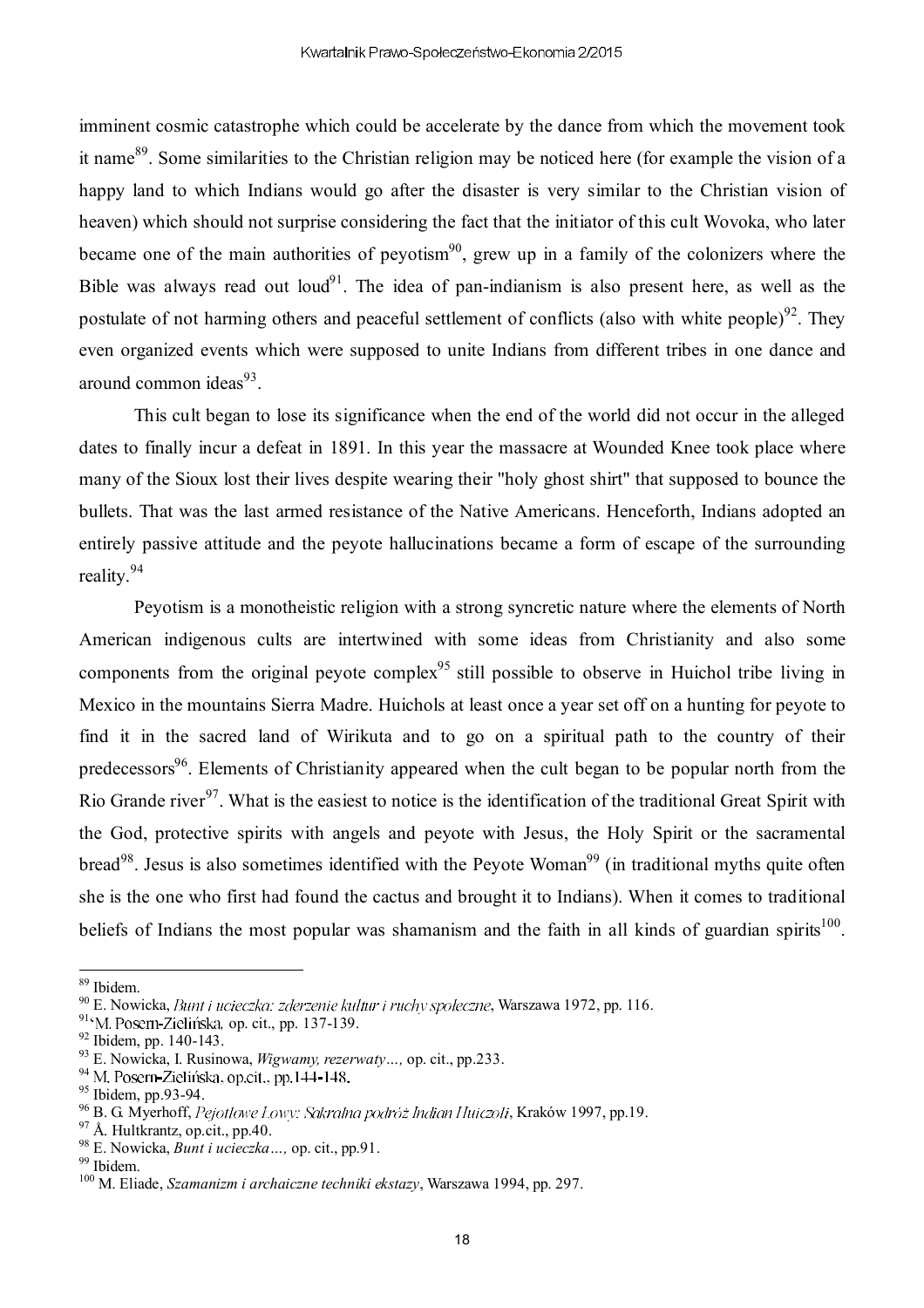Shaman was the only person capable of entering the supernatural world sufficiently deep during his ecstatic journeys, however the achievement of visions was possible for every member of the tribe $101$ . Shaman possess healing powers especially when it came to the so-called "diseases of the soul" which could be healed only during special sessions in which shaman goes to the world of visions<sup>102</sup>. It is clear that the desire to experience hallucinations remained in peyotism with this change that here everyone has the opportunity to achieve a deeper understanding. It seems that the important position of the drum in peyote rituals and the fact that these ceremonies take place at night are also what is left of the old tribal religions. The drum has a major role in shamanic rituals because it allows him to float in the air to call the spirits and to focus due to its sound<sup>103</sup>. The therapeutic shamanic session takes place at night accompanied by chants and ritual smoking of the pipe<sup>104</sup>. Those elements take also place during the meetings of the peyotism followers.

Code of ethics (called The Path of Peyote) is a blend of Christian values and the needs of Indian society. The desirable qualities are honesty, charity, gentleness, self-control, diligence, thriftiness. What is encouraged is the care for the family, loyalty, and above all total prohibition on drinking alcohol (which most likely is the result of extraordinary vulnerability of the Indian population to the alcohol). The goal of this religion is to increase the self-esteem of Indians so shaken after their encounter with Europeans. White people are criticized for their greed, materialism and their desire to dominate Native Americans<sup>105</sup>.

Initially this religion was very poorly organized, developing mainly on a local scale and consisted primarily of volunteers<sup>106</sup>. However, it was very quickly noted that in the current reality the religious activity, for its effective development, has to be based on an institutionalized system that could be legalized by the American authorities<sup>107</sup>. Christianity served as a model. They began to build churches, which firstly were covering only small areas, until the 10th of October 1918 when the Native American Church was constituted in El Reno, Oklahoma which main aim was to integrate all members, regardless of their tribe<sup>108</sup>. Subsequently an international union was created under the name Native American Church of North America which aim is to gather all the peyote churches (including those present in Canada)<sup>109</sup>. The number of people belonging to the church is estimated at  $250,000$ 

<sup>101</sup> Ibidem.

<sup>102</sup> Ibidem.

<sup>103</sup> Ibidem, pp.174-175.

<sup>104</sup> Ibidem, pp.301-304.

<sup>105</sup> D. F. Aberle, *Peyote religion among the Navaho,* Viking Fund Publication in Anthropology, n. 42, New York 1966, pp.181; after: E. Nowicka, *Bunt i ucieczka…, op.cit.,* pp.98.

Ibidem, pp. 123.

<sup>&</sup>lt;sup>107</sup> M. Posern-Zielińska, *op.cit.*, pp.213.

<sup>108</sup> La Barre, *The peyote cult*, Yale 1938, pp.170; after: Ibidem, pp. 218.

<sup>109</sup> J. S. Slotkin, *The Peyote way,* in: *Reader In comparative religions,* New York 1962, pp. 483; after: Ibidem.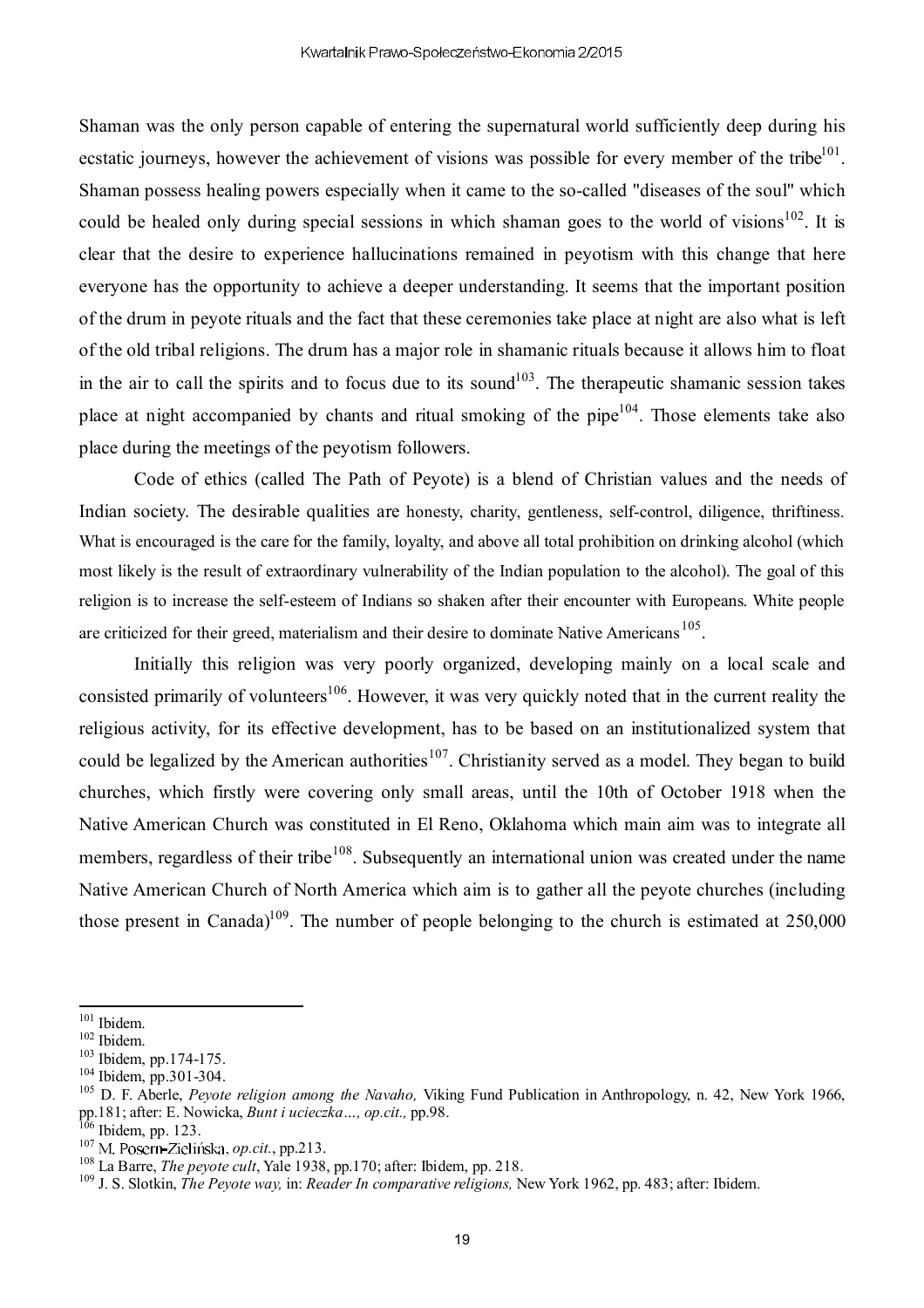which is about half of the Indian population in the United States $110$ . However, these data are from the book published in 1972 and unfortunately I could not find more recent estimation.

When it comes to rituals associated with this religion the most important is the ceremony which takes place every Saturday after sunset and lasts for the entire night $111$ . Those meetings are mostly held in tents but may also occur in other places, even on the open  $\sin^{112}$ . The Leader takes care of the preparation for the ceremony by bringing required items (drums, feather fan, rattle, stick of the Leader, whistle<sup>113</sup>) and by building the altar which is a mound of earth in the shape of crescent<sup>114</sup>. Participants of the ceremony enter the tent in a specified order. First one is the Leader, then Main Drummer, then the Guardian of the Cedar Incense<sup>115</sup>. After them the men can enter, later women and children and the last one is the Guardian of the Fire who is responsible for the fire to burn during the whole ceremony<sup>116</sup>. On entering the faithful move along the walls according to the clockwise direction and occupy places indicated by the Leader. Then the Leader puts on the altar the peyote and furrow a shallow groove in the ground, which is a symbol of the peyote path through which the God sends visions to people and people send their requests to  $God<sup>117</sup>$ . At the beginning the Leader preaches and later everyone smoke a ritual tobacco<sup>118</sup>. After that there comes a time for the first intake of the peyote (occurs several times during the night) which is happening in a complete silence and concentration $^{119}$ . Then they begin to sing at a constant accompaniment of a drum which along with other ritual objects wanders between the believers<sup>120</sup>. At midnight a woman initiates the "ceremony of water" and everyone is drinking water from one vessel<sup>121</sup>. The consumption of water is a symbol of unity and solidarity of all the believers and what is more water is supposed to have extraordinary power for example to cure a disease<sup>122</sup>. Prayers are mostly individual and improvised<sup>123</sup>. Participants under the influence of peyote are falling into a state of contemplation, spiritual elation and sometimes are experiencing some visions<sup>124</sup>. In the morning women are responsible for preparing breakfast for all believers<sup>125</sup>. Most often they all stay together, relaxing an talking, until Sunday evening  $126$ .

- <sup>112</sup> M. Posern-Zielińska, op.cit., pp. 185-187.
- <sup>113</sup> E. Nowicka, *Bunt i ucieczka…,* op.cit., pp. 100-101.
- <sup>114</sup> M. Posern-Zielińska, op.cit., pp. 187-188.
- <sup>115</sup> E. Nowicka, *Bunt i ucieczka…,* op.cit., pp. 101.
- <sup>116</sup> Ibidem.
- <sup>117</sup> M. Posern-Zielińska, op.cit., pp.190.
- <sup>118</sup> E. Nowicka, *Bunt i ucieczka…,* op.cit*.,* pp.101-102.
- <sup>119</sup> M. Posern-Zielińska, op.cit., pp.191-192.
- <sup>120</sup> Ibidem*,* pp.192-193.
- <sup>121</sup> Ibidem*,* pp.193.
- <sup>122</sup> E. Nowicka, *Bunt i ucieczka…,* op.cit*.,* pp.104.
- <sup>123</sup> Ibidem*,* pp.106.
- $124$  M, Posern-Zielińska, op.cit., pp. 195.
- $125$  Ibidem, pp.198.

 $110$  M. Posern-Zielińska, op.cit., pp.220.

<sup>111</sup> E. Nowicka, *Bunt i ucieczka…,* op.cit*.,* pp. 100.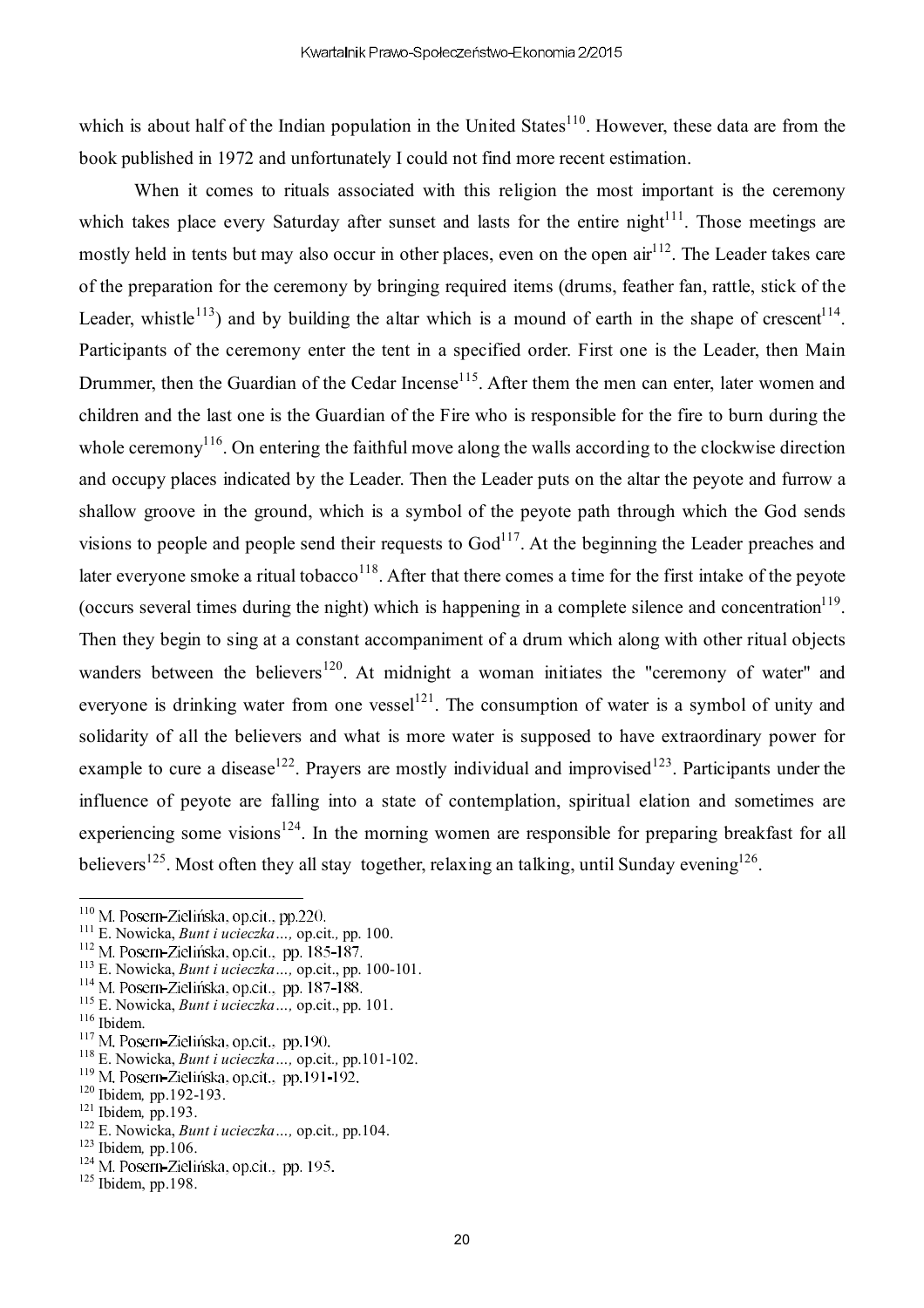#### **Properties of peyote**

Peyote is a small cactus which after ingestion causes many colorful hallucinations<sup>127</sup>. Bernardino de Sahagun (Spanish chronicler and priest) was writing about this plant in 1560 while he was describing Aztecs<sup>128</sup>. Without any doubt, one can therefore conclude that the history and tradition of the use of peyote dates back to the times before the arrival of the Spaniards on the newly discovered continent. The origins of this phenomenon should be then seek on the lands of today's Mexico.

The effects caused by the consumption of this plant can be divided into two phases. The first one is a bit unpleasant because there are such ailments as headaches, nausea and salivation<sup>129</sup>. During the second phase, which occurs after a few hours, there appears an arousal of the body, impaired perception and what is the most important - the colorful visions<sup>130</sup>. What is special about this plant is that under its influence the person does not loose the sense of awareness or control over its body, mind and behavior<sup>131</sup>. In the literature of the subject appears also different descriptions of the phases. For example Ruth Shonie wrote that initially revival and joy appear and later visions and lethargy<sup>132</sup>.

Hallucinogenic properties of peyote are caused by the presence of 14 classified alkaloids (there can be more) in its chemical composition<sup>133</sup>. Some of them can stimulate, others soothe while the basic of them - mescaline - is attacking the parts of the brain responsible for vision causes hallucinations<sup>134</sup>.

In science, there are two main views on the question - why peyote was so attractive to the indigenous population of the United States? The first emphasizes the hallucinogenic properties that without any doubt always play an important part of Indian culture in North America and on the Plains became virtually irreplaceable<sup>135</sup>. Indians were trying to achieve visions on every possible occasion such as bereavement, war and initiation which led sometimes to the complete elimination of the Shamans<sup>136</sup>. The only exception is the culture of Indians Pueblo where this form of experience has

<sup>126</sup> Ibidem.

<sup>127</sup> R. Shonle, *op.cit*., pp. 53.

<sup>&</sup>lt;sup>128</sup> W.E. Safford, *Narcotic Plants and Stimulants of the Ancient Americans*, Annual Report of the Smithsonian Institute 1916, pp. 404-405; after: *Ibidem*, pp. 70.

<sup>&</sup>lt;sup>129</sup> M. Posern-Zielińska, op.cit., pp. 41.

<sup>130</sup> Ibidem, pp. 42.

<sup>131</sup> R. E. Schultes, *The appeal of peyote (Lophophora williamsii) as a medicine*, "American Anthropologist", v.40, 1938, pp. 702.

<sup>132</sup> R. Shonle, *op.cit*., pp.73.

<sup>&</sup>lt;sup>133</sup> M. Posern-Zielińska, op.cit., pp.47.

<sup>134</sup> Ibidem, pp.47-49.

 $135$  R. Shonle, op.cit., pp. 59.

<sup>136</sup> Ibidem.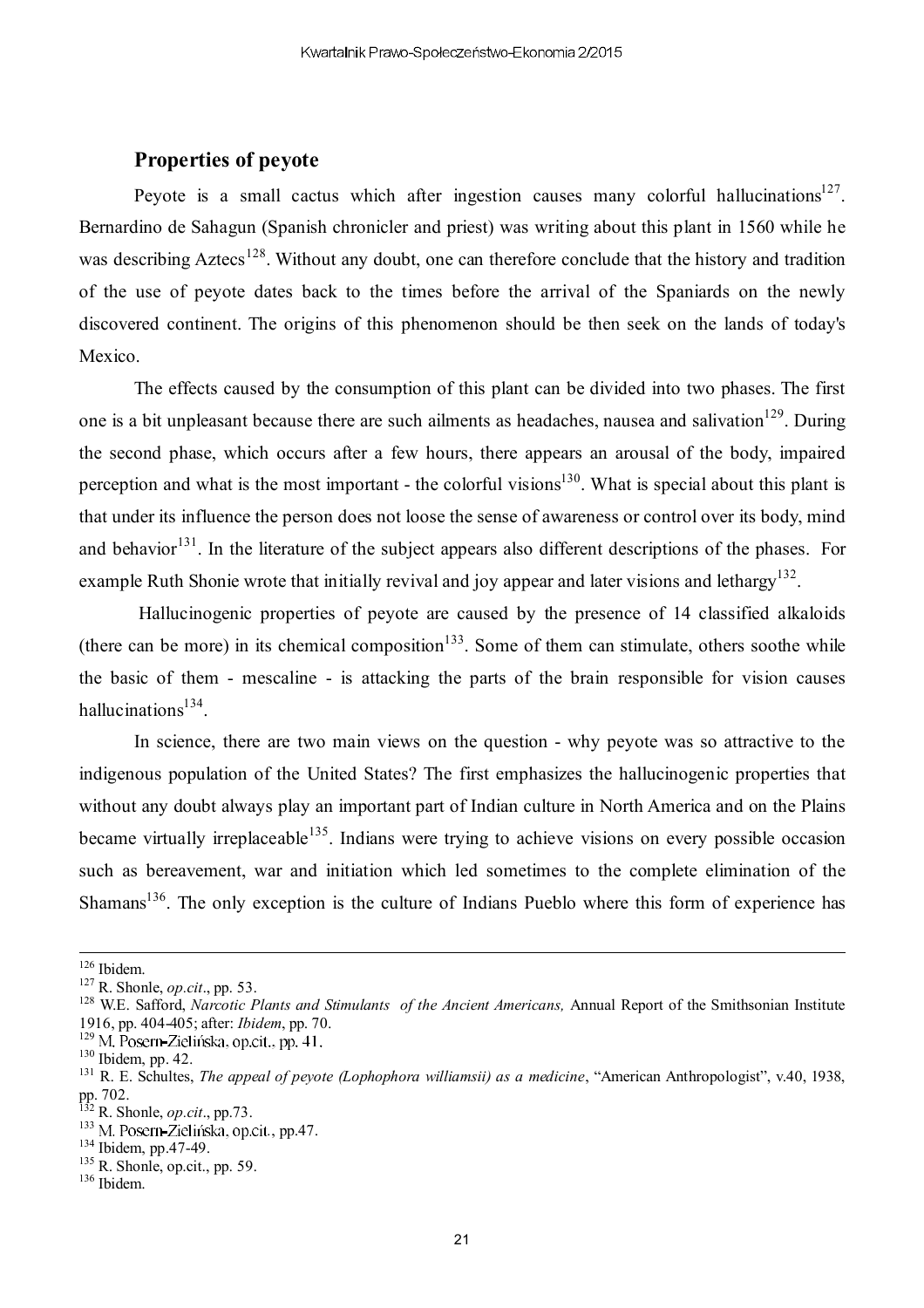never been popular<sup>137</sup>. Hallucinations allowed to obtain personal guardian spirit which gave its worshiper grace and power<sup>138</sup>. This led to a situation in which people even mutilated themselves to induce visions<sup>139</sup>. The emergence of *Lophophora williamsii* made it easier to obtain the desired visual hallucinations without using drastic measures which contributed to such a huge interest in peyote among Indians<sup>140</sup>. The indigenous people of these land has always ascribed supernatural origins to the hallucinations so the cactus became in their eyes a plant with a special powers which led to its recognition as sacred<sup>141</sup>.

The second position emphasizes the therapeutic and healing effects of peyote as a fundamental for its popularity<sup>142</sup>. Indians believe that there is virtually no disease that this plant could not heal and it does not matter whether it is a disease of the body or of the soul<sup>143</sup>. It is believed that medicinal plants are related to the supernatural powers, they are filled with them, which makes them sacred plants<sup>144</sup>. The therapeutic effects of peyote has not been proved and probably Indians assign it such properties because they experience a relief during the ecstatic states caused by the intake of the cactus<sup>145</sup>. Probably there were situations when the belief in a supernatural ability of *Lophophora williamsii* was so strong that it resulted in the so-called placebo effect and thereby affirmed Indians in their conviction about the healing properties of it. To summarize, it is difficult to separate from each other these two uses (medicinal and hallucinatory) of peyote because very often they occur together to cure the disease by causes well-being which is associated with the emergence of visions $^{146}$ .

Peyote is without a doubt the center and the holiest part of peyotism. It embodies the power of God, his will or spirit so the believers pray to this plant during ceremonies<sup>147</sup>. It is also thought to be a teacher and tutor for Indians and a supernatural power and a cure for all problems and diseases  $148$ . The followers of this religion believe that it is a gift from God. in which the God included some of his power, designated specially for Indians to save them from their suffering<sup>149</sup>.

The opinions in science are divided as to whether the peyote can be considered a drug or not. Voices opposing used as the main argument the fact that *Lophophora williamsii* does not cause any

<sup>&</sup>lt;sup>137</sup> Mirosława Posern-Zielińska, op.cit., pp. 66.

<sup>138</sup> Ibidem.

<sup>139</sup> R. E. Schultes, op.cit., pp. 703.

<sup>&</sup>lt;sup>140</sup> M. Posern-Zielińska, op.cit., pp. 67.

<sup>&</sup>lt;sup>141</sup> Rochard Evans Schultes, op.cit., pp.703.

 $142$  Ibidem, pp.704.

<sup>143</sup> Ibidem*,* s.706.

<sup>&</sup>lt;sup>144</sup> M. Posern-Zielińska, op.cit., pp.72.

 $145$  Ibidem, pp.73.

<sup>146</sup> Rochard Evans Schultes, *op.cit.,* pp.704.

<sup>147</sup> Åke Hultkrantz, op.cit., pp.60.

<sup>148</sup> Omer C. Stewart, *Washo – Northern Paiute peyotism, a study in acculturation*, Berkley, Los Angeles 1944, pp. 81; after: Ewa Nowicka, *Bunt i ucieczka…,* op.cit., pp. 92.

<sup>149</sup> E. Nowicka, *Bunt i ucieczka…,* op.cit., pp. 92-93.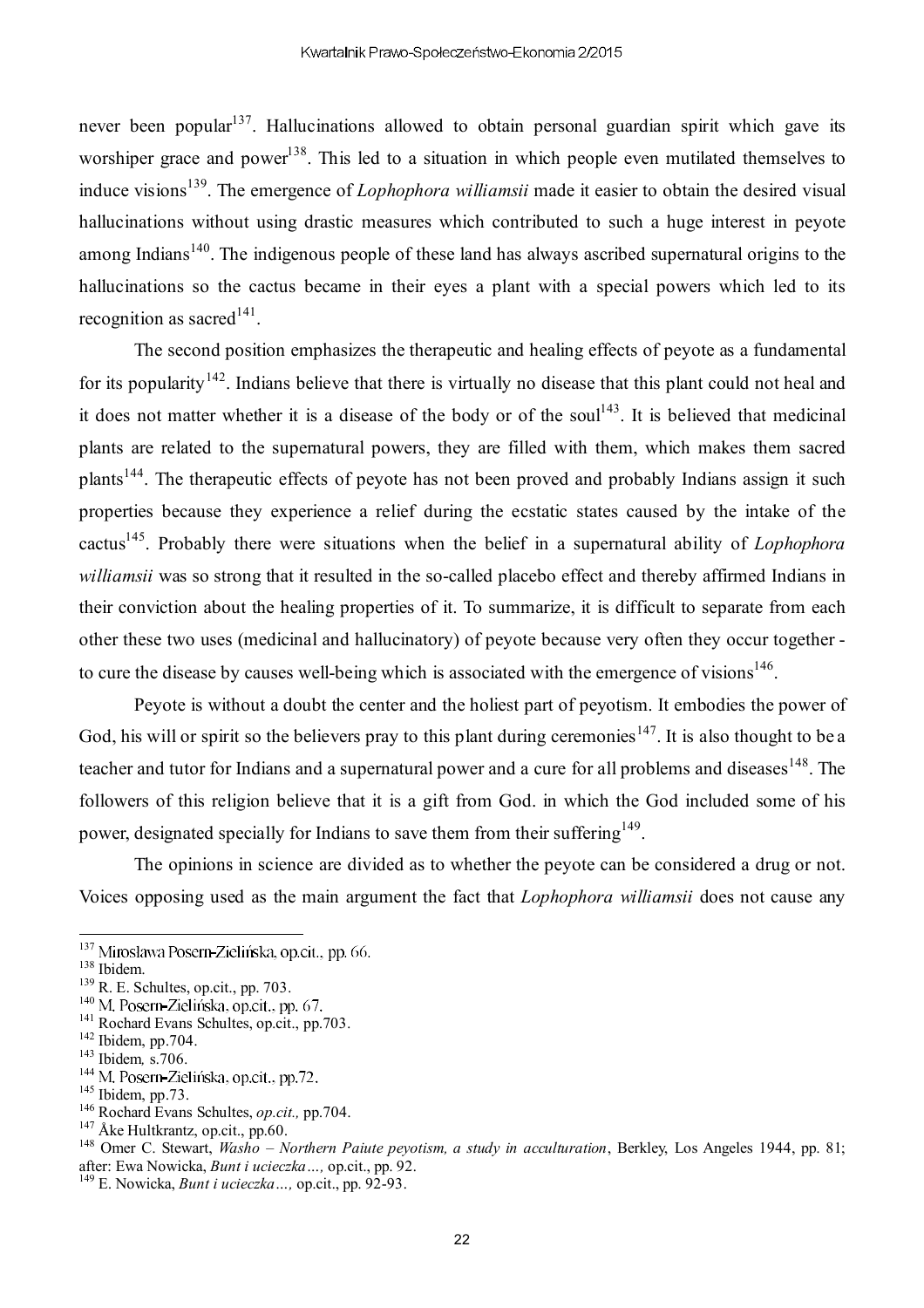addiction<sup>150</sup>. However, there are definitions of the drug that do not recognize, as the most important criterion, the fact that the substance is causing addiction or not<sup>151</sup>. This could eliminate from the group of drugs cocaine because addiction often is determined here by the personality of a person not by the chemical composition<sup>152</sup>. Researchers representing the second position seem to doubt the addictive properties of peyote, however do not exclude that if it would be used in different circumstances (not controlled by the Native American Church) it could became a detrimental substance for humans and society<sup>153</sup>. It seems that only on the legal level it is possible to clearly determine what is a drug and what is not by the creation of enumerative list of substances which are considered harmful to the human body<sup>154</sup>.

#### **Indian culture and tradition in the face of American Law**

To began the story about the conflict between the use of peyote and the U.S. law we have to go back to the 15th of December 1791 when the first amendment to the American Constitution came into force introducing the freedom of religion and a right to practice it<sup>155</sup>. This law is one of the most important foundations of American democracy and one of the most important human rights.

The main reason for the reluctance towards peyotism was the fact of the consumption of peyote by Indians because this plant was identified by white Americans as a drug<sup>156</sup>. It should be noted here that in the U.S.A. in the early twentieth century, after years of admiration for stimulants such as opium and cocaine, Americans began to associate drugs primarily with immigrants and their organized crimes. For this reason, many opponents of the peyotism religion, associated mostly with the Christian church or simply having a negative opinion about Indians, began to use the argument that peyote is detrimental to human health (although, there is no doubt that it was their secondary concern) and therefore its use should be prohibited<sup>157</sup>. What is more, for many white Americans Indians form of religion in which they are remain in the state of intoxication to receive visions was frightening and difficult to understand which resulted in their desire to suppress it  $158$ . Bureau of Indian

<sup>156</sup>M. Posern-Zielińska, op.cit., pp. 53.

<sup>&</sup>lt;sup>150</sup> M. Posern-Zielińska, op.cit., pp. 52.

<sup>151</sup> Carrol G. Barber, *Peyote and the Definition of Narcotic,* "American Anthropologist", v.61, 1959, pp. 642-643.

<sup>152</sup> Ibidem.

<sup>153</sup> Ibidem, pp.643.

<sup>&</sup>lt;sup>154</sup> M. Posern-Zielińska, op.cit., pp. 53.

<sup>155</sup> *"Congress shall make no law respecting an establishment of religion, or prohibiting the free exercise thereof; or abridging the freedom of speech, or of the press; or the right of the people peaceably to assemble, and to petition the government for a redress of grievances. " I Amendment to the Constitution of United States of America, 1791, [on-line] https://www.law.cornell.edu/constitution/first\_amendment [25.05.2015].*

<sup>&</sup>lt;sup>157</sup> Ibidem, pp. 53-59.

<sup>158</sup> Stewart Omer C., *Efforts to Pass a Federal Law,* w: *Peyote Religion: A history,* pp.213-239, [on:line] http://nativeamericanchurches.org/peyote-religion-efforts-to-pass-a-federal-law/ [30.05.2015].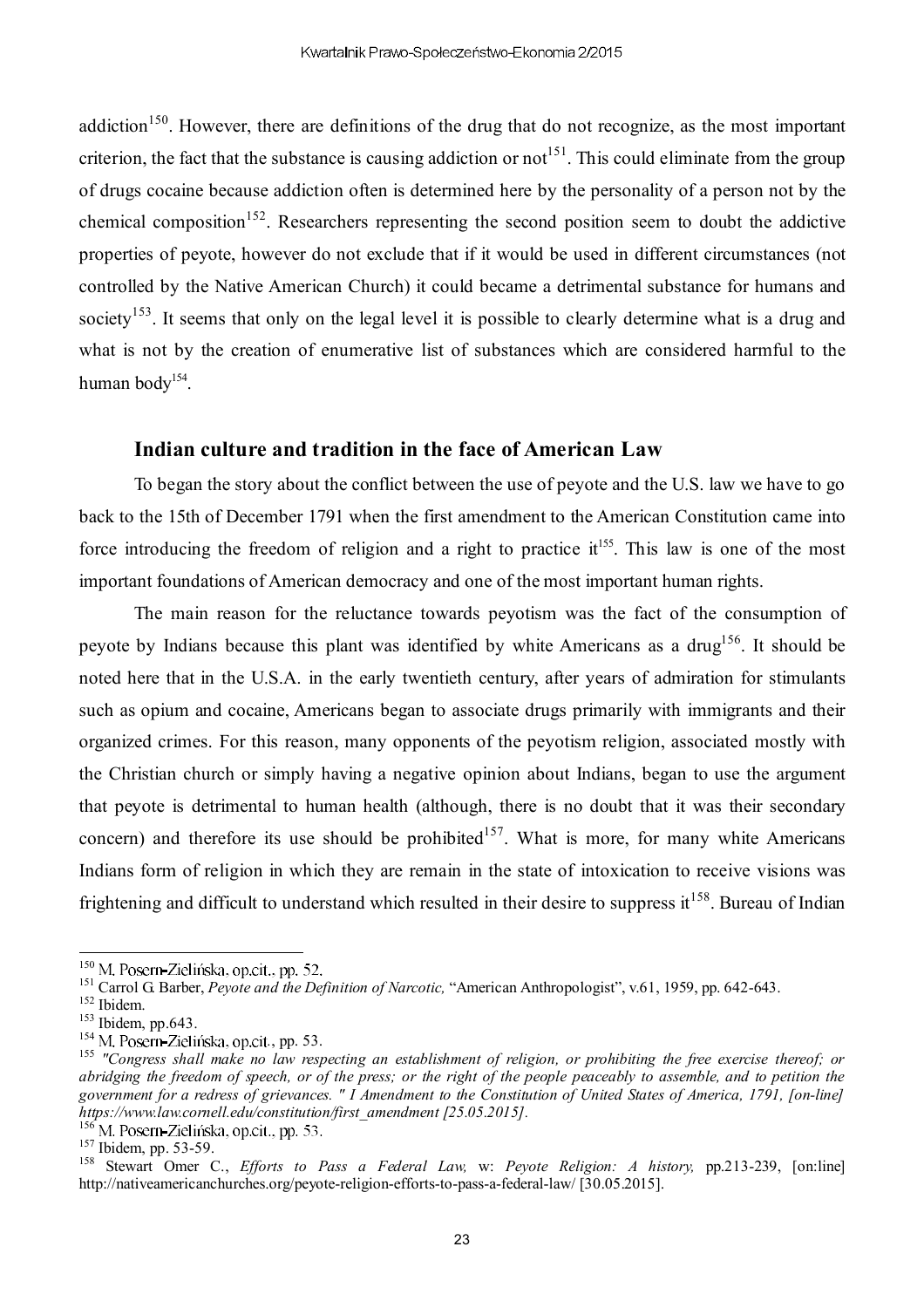Affairs was also one of the opponents of this plant but they were in general against the whole Indian society which has changed in the 30s when John Collier became a commissioner. He believed that white people can learn a lot from Indians but that did not win him many friends<sup>159</sup>.

Of course there were also defenders of this plant who do not necessarily have to be Indians. They focused primarily on a huge cultural and social significance of the cactus for the Indians, its rootedness in their tradition. They pointed out that its prohibition can lead to the collapse of the entire religion. They also stressed out its beneficial impact on the plague of alcoholism so devastating for indigenous Americans<sup>160</sup>.

At the beginning of the twentieth century occurred firsts arrests and court cases against holders of the cactus. They were based on the prohibition of spreading intoxicating liquors among the natives however, those cases were mostly won by Indians because of difficulties to include peyote under this ban. Those events led to many responses from the Indian tribes for example they sent a petition in 1915 to the Commissioner of Indian Affairs in which they were writing: *"It has been seven years since I joined them [the Peyote Society]. Since then I have spent no money for whiskey. I believe this Peyote is good. . . .", ""When we are in a meeting we eat peyote which gives us the spirit of comfort and we would sit there and pray to God and his son Jesus. It would make me think about God, Jesus. . . .Here I am I don't understand the Bible, still I believe in it.".<sup>161</sup>*

Despite these initial successes the Indians began to realize that if they want their religion to be seen on a par with Catholicism or Protestantism they have to organize, establish rules and create a structure. They understand that their religion has to dress up in the American form in order to have better chances in defending its rights, traditions or to be able to fight for permitted consumption of peyote<sup>162</sup>. That is why Native American Church was established.

The emergence of the new Church does not silence the opponent of peyotism who were not able to prohibit completely the use of peyote on the federal law level however, they achieved it in some states such us Utah, Colorado, Nevada, Kansas (later in Arizona, Montana, North and South Dakota, Iowa, New Mexico, Idaho) which automatically resulted in the arrest of natives who did not comply with the new legal rules<sup>163</sup>. However, from the practical point of view those prohibitions little have changed in peyote ceremonies which were held in the reserves where the state law had no jurisdiction, the state authorities could only have some impact on the transport of the plant<sup>164</sup>. In

<sup>159</sup> Ibidem.

<sup>160</sup> Ibidem.

<sup>&</sup>lt;sup>161</sup> Ibidem.

 $162$  Ibidem.  $163$  Ibidem.

<sup>164</sup> Ibidem.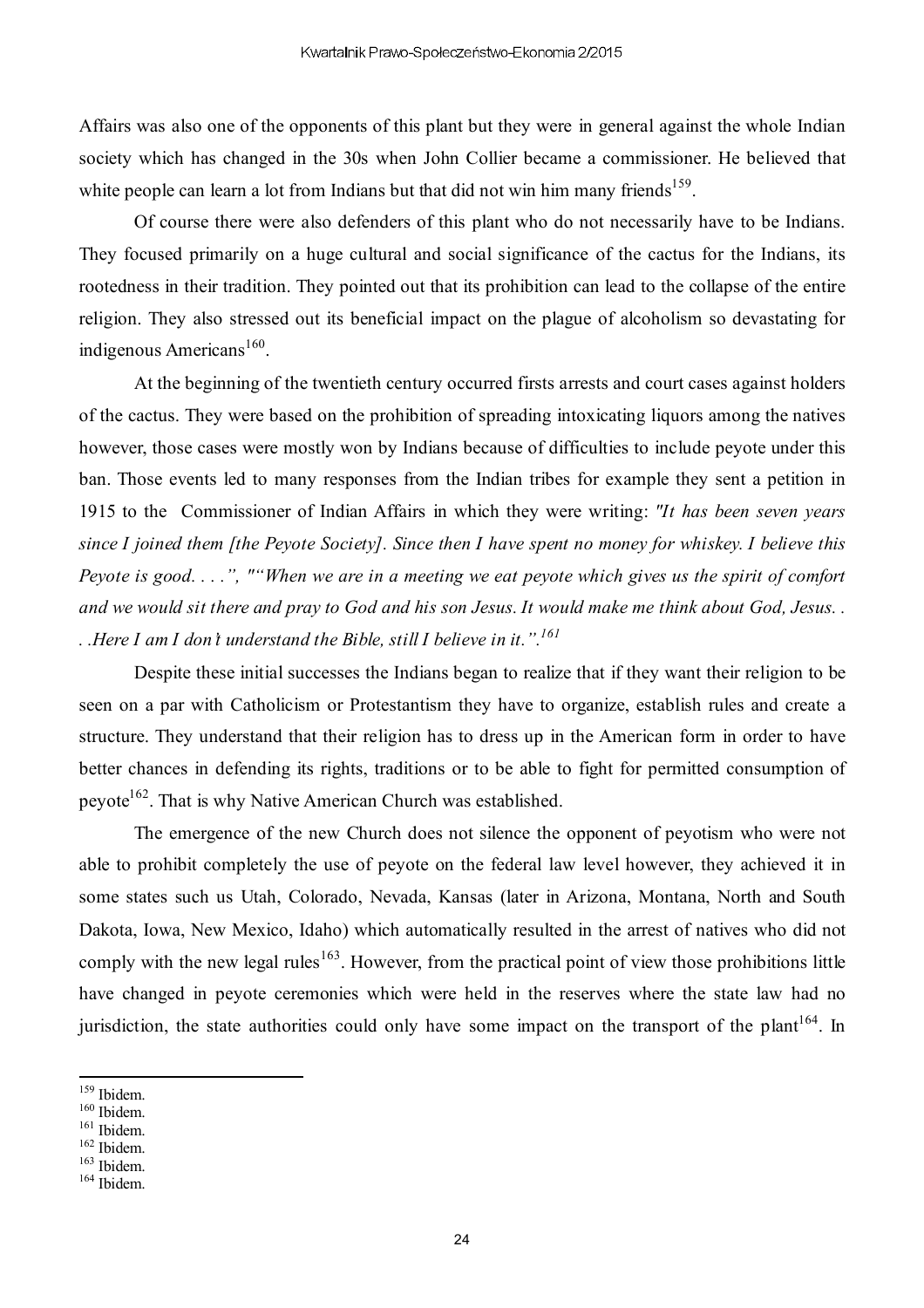addition, adversity with which the Indians met led to the creation of more Churches in different states $^{165}$ .

On the 26th of July 1960 in Flagstaff, Arizona took place a precedential case. It all began with the arrest of Mary Attakai (Indian) because of the suspicion that she was in possession of a prohibited cactus. The evidence gathered in this case were really impressive. Many experts were appointed (also the President of the Native American Church) and many photographs from the peyote ceremonies were presented during the case. The cultural aspect of this plant was really taken into account here. All the judicial experts recognized it as an inseparable part of peyotism. They were also against identifying peyote as a narcotic. Indian woman was freed from all charges and the judge upheld the opinion of the defense which appealed to the First Amendment guaranteeing the freedom of religion and raised the argument of the violation of the Fourteenth Amendment to the US Constitution which guarantees equal protection of rights for each staying in the United States and a prohibition to restrict the rights and freedoms of American citizens (since 1924 the Indians were considered to be US citizens). The justification of the judgment, drawn up by the judge Yale McFate, was extremely important. He considered peyotism as a fully-fledged religion and admitted Indians full and free right to profess it. Peyote has been considered by him as irreplaceable part of this religion (as important as Bible to Christians). In addition, the judge concluded that there are no grounds to consider this plant to be a drug because it does not cause any undesirable effects. The importance of this judgment is enormous, especially considering that American law is the law of precedents. It completely changed the direction of policy in Arizona and even the mindset of the people residing there. The consumption of peyote became legal in this state  $166$ .

Another important case (*People vs. Woody*) took place in California in 1962 - 1964. In this state Indians from the Navaho tribe were meeting in the desert in order to celebrate a religious rite with the use of peyote. They were caught by the police and accused of violating the California Health and Safety Code which prohibits unregistered possessions of *Lophophora williamsii*. The defense in this case relied primarily on the fact that the prohibition of the religious consumption of peyote is a violation of the First Amendment to the Constitution because it strikes at those who want to follow the orders of peyotism. What is more, it was pointed out that it is the embodiment of the Holy Spirit, the object of worship, teacher, protector, the main element of this religion and that due to its consumption Indians can come into direct contact with God. It was emphasized that the nonreligious consumption is considered a sacrilege by Indians. However, the problem was in the fact that according to First Amendment prohibition against infringement of faith is absolute, but when it comes to practices

<sup>165</sup> Ibidem.

 $166$  M. Posern-Zielińska, op.cit., pp. 59-60.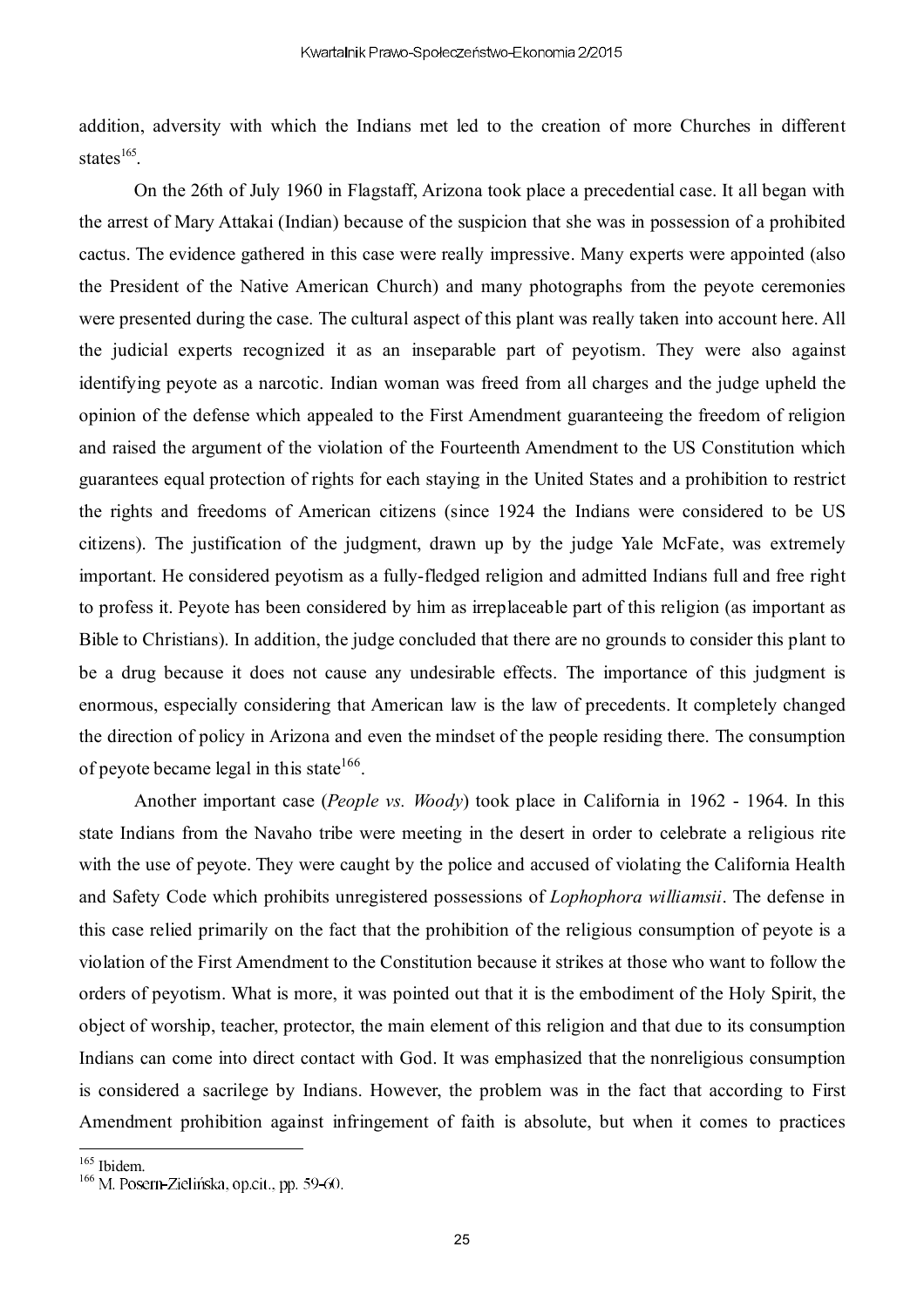related to religion it is less rigid. State law my limit it if in a given situation the interest of the state clearly exceeds the interest of followers or if the practices may cause any serious violations or danger. According to the State authorities the main reason for the prohibition of peyote is its detrimental effect on the entire Indian community. What is more, the permission of its legal use would hinder the fight against drugs since it would be difficult to determine the reasons for which the person posses it. Moreover, it was believed that it threatens young children who may already become addicted at a young age. It was also feared that the use of peyote may trigger in the future the desire to try other, more powerful narcotics. To those arguments the defense replied that there is no evidence that the Indians who consume peyote were more likely to try stronger drugs than those who do not and that children never, and teenagers rarely, use peyote. What is more, the members of the Native American Church characterized by a higher moral level in oppose to those who are outside it. Eventually, the court agreed with the defendants arguing that the prohibition of consuming peyote violates the fundamental right to religion because the cactus is the essence of that religion. The interest of the state was declared to be weaker here especially as no one pointed out any particular threat to the effectiveness of the law of California. At the end it was stressed that in the mass society it is incredibly important to protect the right to self expression and that the protection of the religious right of Indian to intake peyote is the protection of higher value.<sup>167</sup>

On the 11th of August 1978 the Congress passed the American Indian Religious Freedom Act which stated that the mission of the United States is to protect the inherent right of Indians to freedom of religion and its practice through various ceremonies and what is more, this act admits Indians the right to posses and use their sacred objects<sup>168</sup>. It is not an ideal act because it does not point any practical ways to implement these rights. However, it is important because it affirms the religious rights of the Indians at the federal level.

The most important case in the fight for legal consumption of peyote for religious purposes is the case: *Employment Division, Department of Human Resources of Oregon Vs. Smith* which took place in 1990 before the Supreme Court of the United States. Two Indians, Alfred Smith and Galen Black, were fired from a private rehab clinic because they had consumed peyote (they did it during religious ceremony of Native American Church) which was prohibited by the laws of the Oregon<sup>169</sup>. When they reported for the unemployment benefits they were denied it because state law does not

<sup>167</sup> *People v. Woody,* [on-line:] http://law.justia.com/cases/california/cal2d/61/716.html [25.05.2015].

<sup>168</sup> *American Indian Freedom Religious Act,* 1978, [on-line:] http://www.blm.gov/style/medialib/blm/wo/Planning\_and\_Renewable\_Resources/coop\_agencies/cr\_publications.Par.7705 9. File.dat/78airfa.pdf [24.05.2015].<br><sup>169</sup> Employment Division.

<sup>169</sup> *Employment Division, Department of Human Resources of Oregon v. Smith*, [on-line:] http://law2.umkc.edu/faculty/projects/ftrials/conlaw/empdiv.html [24.05.2015].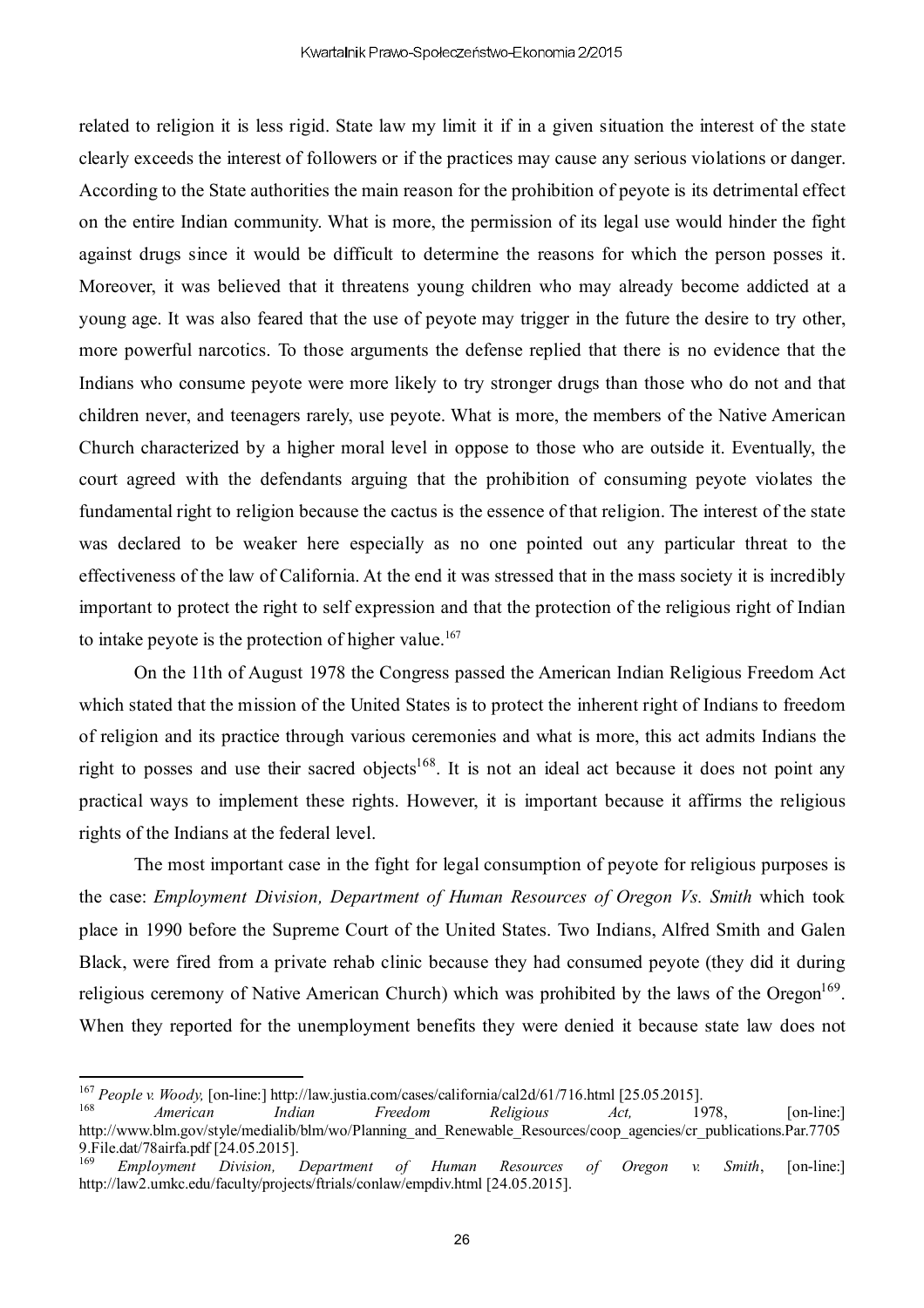grant benefits for those fired because of "misconduct"<sup>170</sup>. The Supreme Court ruled that the State authorities were entitled to such a decision and did not violate First Amendment because the amendment prohibits the adoption of the law which would directly impact the freedom of religion and religious practices ("Congress shall make no law respecting an establishment of religion, or prohibiting the free exercise religious  $(171 \text{ m})^{172}$ . In this situation the consumption of peyote was prohibited for every citizen and was not directed against any religion $173$ .

In other words, if the intake of this cactus was banned because it applies to religious practices or if its consumption occurred only for religious purposes and no one ever ate it outside religious rites then such a prohibition introduced by the State would be incompatible with First Amendment. The Supreme Court pointed out that no one can be above the law laid down for everyone because it would lead to a complete chaos and to deprivation of the state law from any real power<sup>174</sup>. The individual faith cannot be an excuse for non-compliance with the prohibitions and injunctions imposed by the state authorities<sup>175</sup>. In this case, the Supreme Court narrowed the understanding of the First Amendment, it did not even wondered whose interest is "heavier" in this situation and whether the consumption of peyote for religious purposes in any way threaten the efficiency of the state law.

This trend leading to a narrower understanding of the right to freedom of religion alarmed not only Congress but also public opinion. This resulted in the enactment of the Religious Freedom Restoration Act in 1993 which aim was to strengthen the protection of the freedom to practice religion. The idea was to to restore by this act the practice of testing in every case, even indirectly liable to undermine the freedom of religion, whose interest is more important in the case - interests of the state or of the followers of particular religion<sup>176</sup>. In 1997 the Supreme Court ruled that this law is actually incompatible with the U.S. Constitution<sup>177</sup>.

Another consequence of the judgment from the case *Employment Division vs. Smith* was the adoption in 1994 of the amendment to the American Indian Religious Freedom Act which directly refers to the case of peyote. It is stated there that the sacramental intake of this plant for many years

<sup>170</sup> *Ibidem.*

<sup>171</sup> *I Amendment to the Constitution of United States of America op.cit*.

<sup>&</sup>lt;sup>172</sup> This amendment is used also to state law despite its literal meaning that it should be apply only to federal law. It is stated in the XIV amendment that the State cannot limit the rights and freedoms of th U.C. citizens. *Employment Division, Department of Human Resources of Oregon v. Smith, op.cit.*

<sup>173</sup> *Ibidem.*

<sup>174</sup> *Ibidem.*

<sup>175</sup> *Ibidem.*

<sup>176</sup> *Religious Freedom Restoration Act,* 1993, [on:line] https://www.law.cornell.edu/uscode/text/42/chapter-21B [25.05.2015].

<sup>177</sup> *Ibidem.*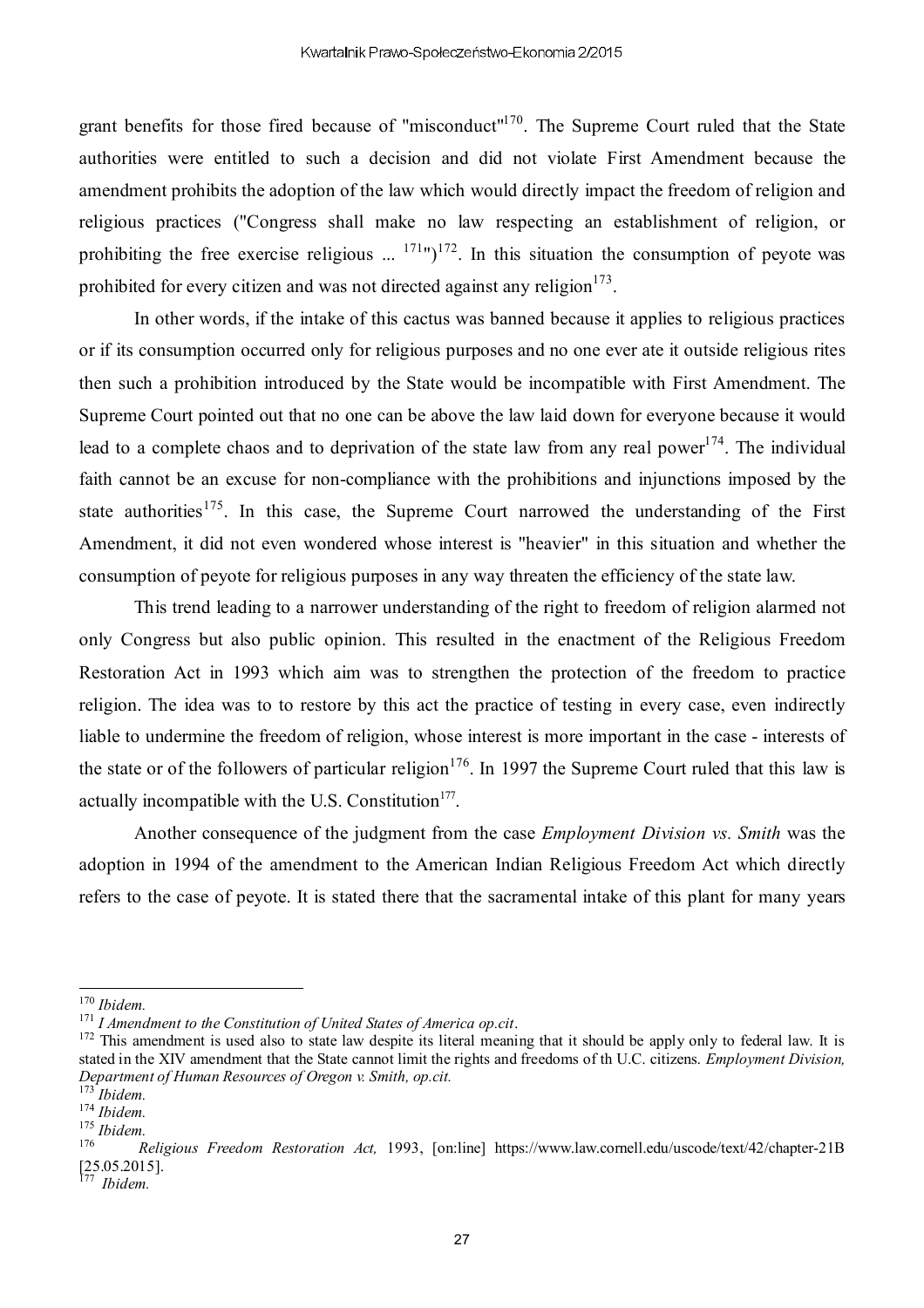was an integral part of Indian life<sup>178</sup> and that the latest judgment of the Supreme Court brought uncertainty about the legality and protection of the religious consumption of the peyote which increases the risk that the Indians will be the subjects of the discriminatory practices of the state authorities<sup>179</sup>. This amendment provides that the use, possession or transportation of peyote by Indians - in good faith, for ceremonial purposes related to traditional Indian religion - is legal and should not be prohibited by the government of the United States or by any state government<sup>180</sup>.

Currently, peyote is on the list of controlled substances by the U.S.A. (Controlled Substances Act) in Group I in which there are substances with a high potential of abuse and non-official medical recognition<sup>181</sup>. However, there is an exception that the use of peyote, in good faith, for the purposes of religious ceremonies is legal for the members of the Native American Church<sup>182</sup>. It could be noted in the end that this exception is not included in the Controlled Substances Act but in the Code of Federal Regulation Section 1307.31.

### **Conclusions**

There are no doubts that the peyotism religion emerged from the crisis, the need of finding a new sense of life by the Indians who had been lost on their own land after the appearance of Europeans. From the proud people with unlimited freedom they became locked in reserves and considered as a second-class human beings. They had no real chance against Europeans which could only lead to a deep frustration, bitterness, hopelessness. From that kind of feelings developed religion which has achieved unparalleled success considering the fact that previously each tribe had its own beliefs. Of course there were similarities between them but there never was any systematized doctrine.

It should be noted that the formal establishment of peyote religion and its current structure resulted mainly from the legal requirements. The Native American Church was established to increase

<sup>178</sup> *"1.for many Indian people, the traditional ceremonial use of the peyote cactus as a religious sacrament has for centuries been integral to a way of life, and significant in perpetuating Indian tribes and cultures". American Indian Religious Freedom Act Amendments of 1994,*[on:line] https://www.law.cornell.edu/uscode/text/42/1996 [25.05.2015].

<sup>179</sup> "*4.the Supreme Court of the United States, in the case of Employment Division v. Smith, 494 U.S. 872 (1990), held that the First Amendment does not protect Indian practitioners who use peyote in Indian religious ceremonies, and also raised uncertainty whether this religious practice would be protected under the compelling State interest standard; and*

*<sup>5.</sup>the lack of adequate and clear legal protection for the religious use of peyote by Indians may serve to stigmatize and marginalize Indian tribes and cultures, and increase the risk that they will be exposed to discriminatory treatment.". Ibidem.*

<sup>180</sup> "*Notwithstanding any other provision of law, the use, possession, or transportation of peyote by an Indian for bona fide traditional ceremonial purposes in connection with the practice of a traditional Indian religion is lawful, and shall not be prohibited by the United States or any State. No Indian shall be penalized or discriminated against on the basis of such use, possession or transportation, including, but not limited to, denial of otherwise applicable benefits under public assistance programs.". Ibidem.*

<sup>181</sup> *Controlled Substances Act,* [on:line] http://www.fda.gov/regulatoryinformation/legislation/ucm148726.htm  $\begin{bmatrix} 25.05.2015 \\ 182 \end{bmatrix}$ .

<sup>182</sup> *Code of Federal Regulation - section. 1307.31*, [on:line] http://www.gpo.gov/fdsys/pkg/CFR-2004-title21 vol9/pdf/CFR-2004-title21-vol9-sec1307-31.pdf [25.05.2015].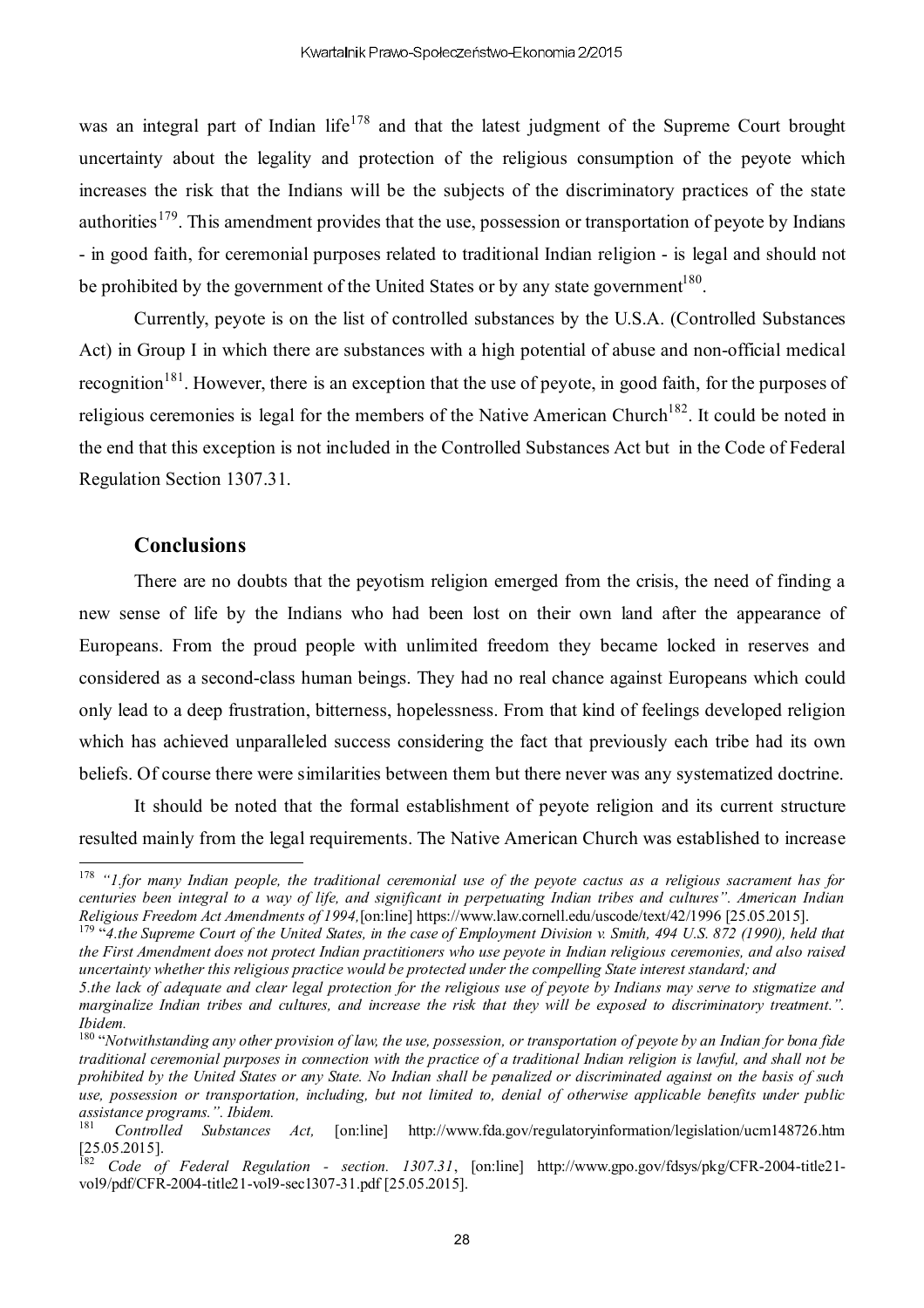the chances of Indians is their fights for their rights before the US courts. We might be even tempted to go a bit farther and say that the idea of pan-indianism would never emerged if not the actions of Europeans and later of US authorities. They did not notice the differences between the tribes and brought their existence into the same conditions. In the legislation all the tribes were always treated collectively and were described either with the words "Indian" or "indigenous people". By reducing their land and by the settling them all together the U.S. authorities led to the intensification of interactions between the tribes. On the example of the development of peyotism we can observe how the culture transforms, adapts to the new, imposed requirements and dresses up in a new form in order to survive.

Even more interesting is the struggle to make the consumption of peyote legal. It is an example of cultural defense which in the end resulted in the legalization of the use of cactus for the religious purposes. Those kind of issues are one of the most difficult to resolve. It is not easy to assess whether a specific group should be allowed to something only because of its culture/religion even though other citizens are not. The problem grows even stronger if the considered actions are contrary to the system of values of the dominant group. It seems to me that in the end this case was not that controversial as it can sometimes be in similar matters. At least some consensus has been achieved.

The right to freedom of religion seems to remains intact. The long-standing tradition and culture of Native Americans had gone through some changes but survived. The new thing is the requirement to formally belong to the Church to be able to freely use peyote. In addition, the cactus is still classified by U.S. law as a drug and it is strictly prohibited in other situations. Also people who supply the Native American Church have to annually register and meet other legal requirements. Because of that I would say that the effectiveness of the U.S. anti-drug legislation was not significantly affected.